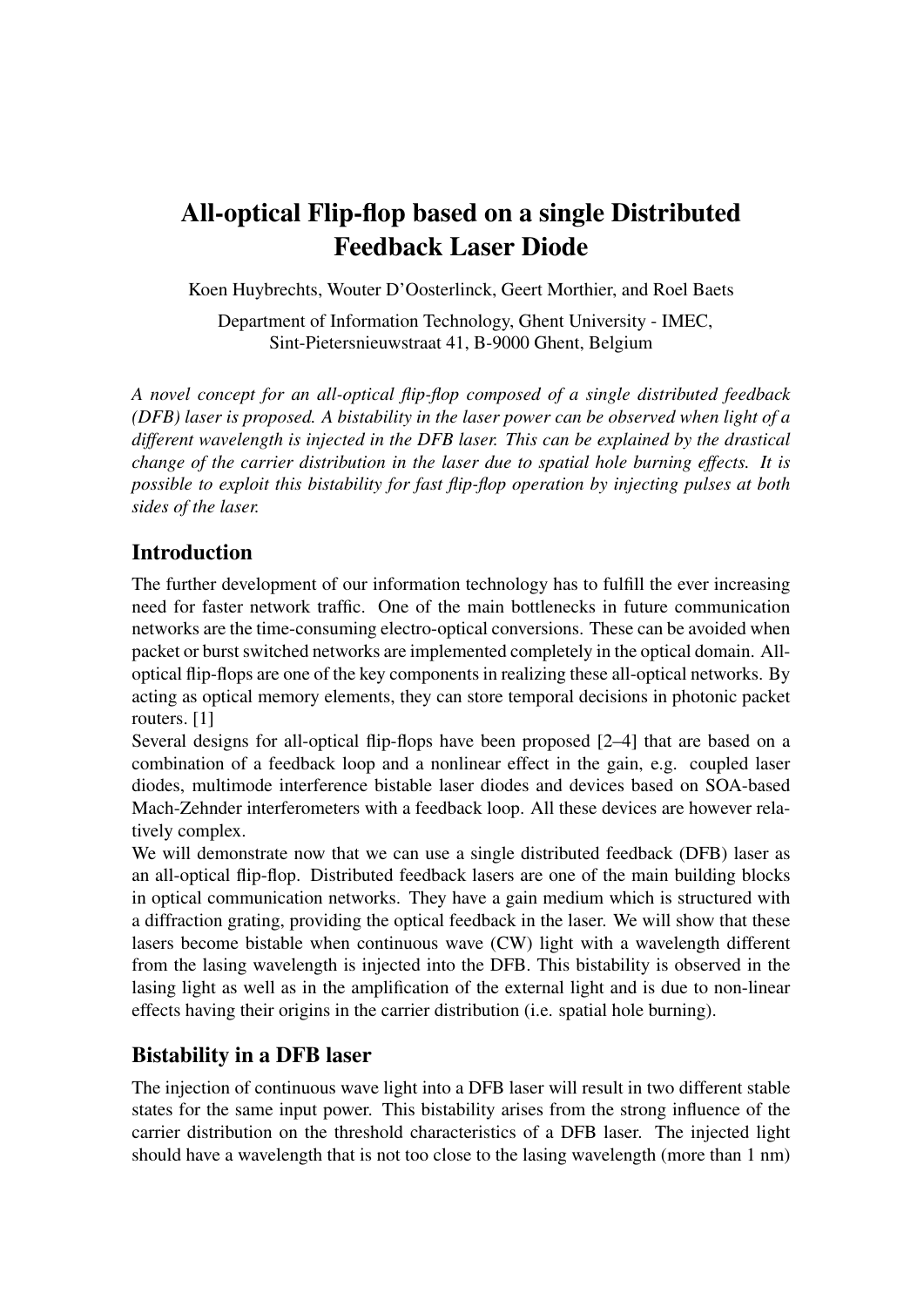

Figure 1: Longitudinal distribution of the carriers in the DFB-laser. Dashed: lasing state; Solid: non-lasing state.

to avoid interaction with the DFB grating. In one of the states the laser is lasing and the externally injected light is weakly amplified due to gain clamping. The other state in contrary has a very high amplification of the external light, resulting in a strong nonuniform distribution of the carriers. This effect is known as spatial hole burning and it is well-known that it can increase the threshold of a DFB laser diode, ultimately causing the laser to switch off. Therefore all the injected carriers in the device will be used to amplify the injected light.

We use a commercial software package [5] based on a transmission line laser model (TLLM) to simulate the two different states in the laser. The longitudinal carrier distributions of the two states are depicted in Figure 1 for an anti-reflection coated DFB laser with a length of 400 *µ*m and normalized coupling coefficient κ*L* of 1.2. The laser is lasing at a wavelength of 1.57 *µ*m and we inject CW light of 1.56 *µ*m to simulate the hysteresis curve. In Figure 2a one can see the influence of the injected light on the lasing power, while in Figure 2b the hysteresis in the amplification of the injected light is depicted.

#### Flip-flop operation

The bistability in the DFB laser can be exploited for all-optical flip-flop operation by using positive pulses to switch between the two states. A bias CW light is injected in the DFB laser to make the device operative in the bistable regime. Switching from the lasing state to the non-lasing state can be done by injecting a short but strong pulse at the same side of the device as the CW light. This will cause a non-uniform carrier distribution and thus increase the lasing threshold leading to the state where the laser is switched off. The uniform carrier distribution can then be restored by injecting a light pulse at the other side of the device. This will reduce the laser threshold and allow the laser field to switch on again.

The dynamic behaviour of the DFB flip-flop with the specifications given in Figure 2 is simulated with a CW light injection of 1 mW at one side of the laser cavity. On the same side as the CW light we also inject the reset-pulses to move out of the hysteresis curve and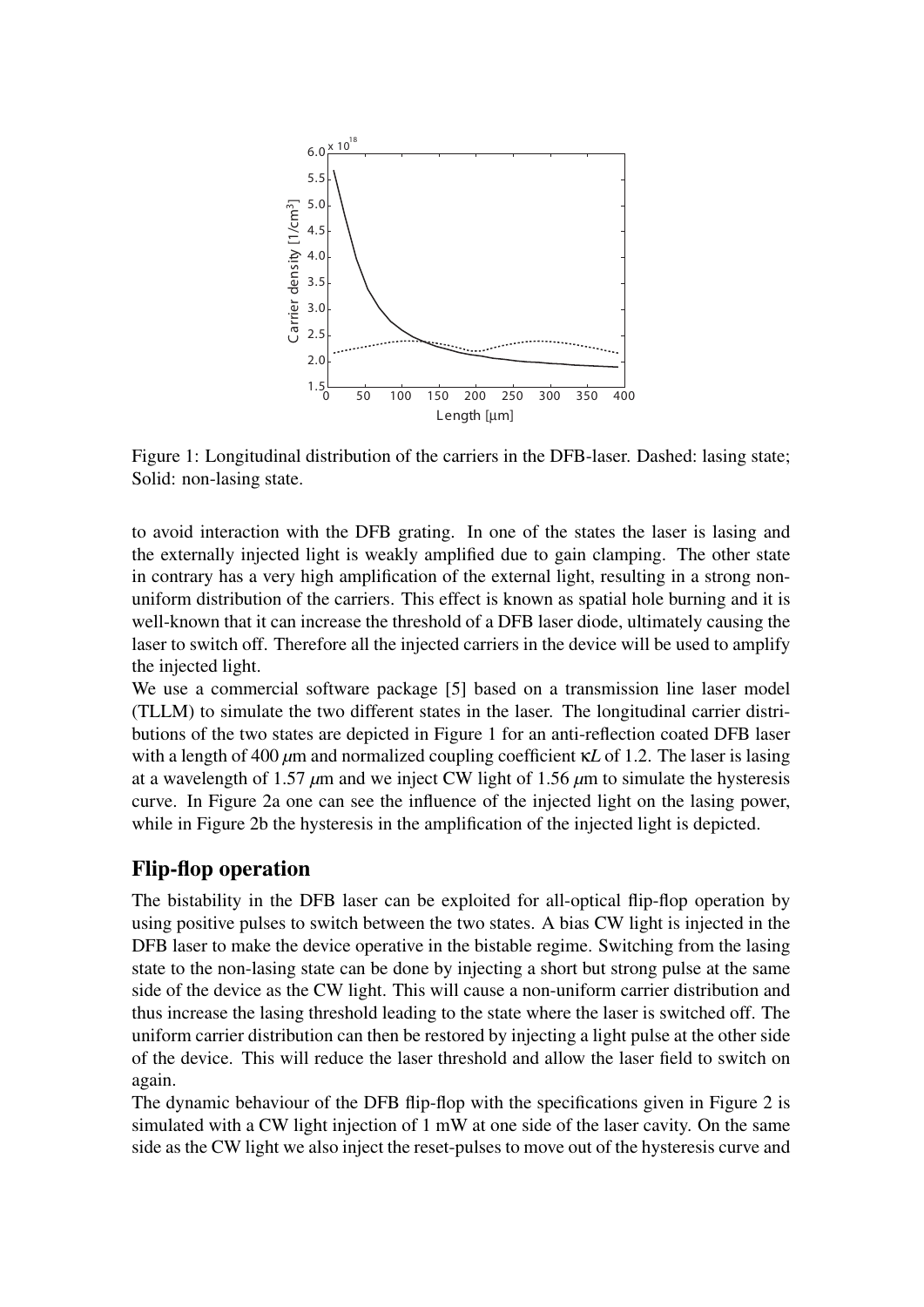

Figure 2: Simulation results of the bistable behavior of a  $\lambda/4$ -shifted and AR-coated multiquantum well DFB-laser with length 400 *µm*, κ*L* 1.2 and active layer thickness 40 nm. The laser is electrically pumped with  $I/I_{th} = 4$  and  $I_{th} = 42.5$  mA. a) Laser output power as a function of the power of the injected light; b) Amplification of the injected light

switch off the laser. The set-pulses are injected on the other side of the device to restore the uniformity. The advantage of this approach is that we can use exclusively positive pulses. We simulate this for gaussian pulses of 200 ps with switch pulse energies of about 500 fJ (see Figure 3). The contrast ratio is 32 dB and we obtain switching times of about 250 ps. The laser will switch on faster by increasing the pulse energy, but the overshoot will be higher resulting in a longer stabilization time. Repetition rates up to 1.2 GHz can be achieved. There are no strict limitations on the wavelength of the pulses as discussed before.



Figure 3: Simulation of the all-optical flip-flop behaviour in a single DFB-laser with the specifications of Figure 2.